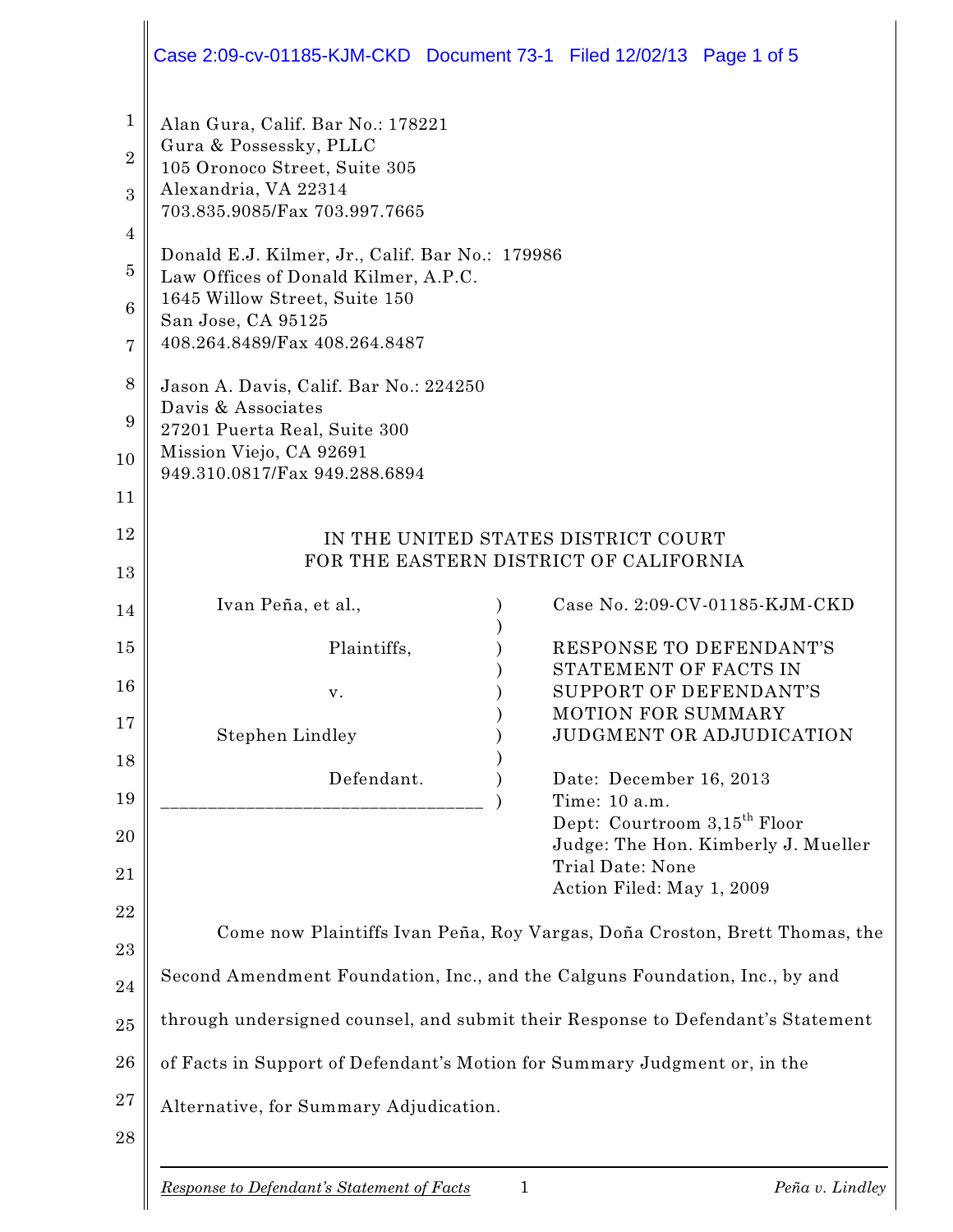## Case 2:09-cv-01185-KJM-CKD Document 73-1 Filed 12/02/13 Page 2 of 5

| $\mathbf{1}$     |                                                                      | Asserted Undisputed Material Fact                                                                                                          | Response                                                                      |
|------------------|----------------------------------------------------------------------|--------------------------------------------------------------------------------------------------------------------------------------------|-------------------------------------------------------------------------------|
| $\boldsymbol{2}$ | 1.                                                                   | Defendant Stephen Lindley is Chief of the                                                                                                  | 1. Admitted                                                                   |
| 3                |                                                                      | California Department of Justice Bureau<br>of Firearms.                                                                                    |                                                                               |
| $\overline{4}$   | 2.                                                                   | Plaintiff Second Amendment Foundation, Inc.                                                                                                |                                                                               |
| $\overline{5}$   |                                                                      | is a Washington non-profit corporation.                                                                                                    | 2. Admitted, but not<br>material.                                             |
| $\boldsymbol{6}$ | 3.                                                                   | Plaintiff The Calguns Foundation, Inc. is a                                                                                                | 3. Admitted, but not                                                          |
| $\overline{7}$   |                                                                      | California non-profit corporation.                                                                                                         | material.                                                                     |
| 8                | 4.                                                                   | Plaintiff Ivan Peña is a California resident.                                                                                              | 4. Admitted.                                                                  |
| 9                | 5.                                                                   | Peña wants to buy a handgun described as a                                                                                                 | 5. Admitted.                                                                  |
| 10               | "Para USA (Para Ordnance) P1345SR/<br>Stainless Steel .45 ACP 4.25." |                                                                                                                                            |                                                                               |
| 11               | 6.                                                                   | A Para USA (Para Ordnance) P1345SR/                                                                                                        | 6. Admitted.                                                                  |
| 12               |                                                                      | Stainless Steel .45 ACP 4.25" is not on the<br>California Department of Justice (DOJ)                                                      |                                                                               |
| 13               |                                                                      | roster of approved firearms.                                                                                                               |                                                                               |
| 14               | 7.                                                                   | The Para USA (Para Ordnance) P1345SR/                                                                                                      | 7. Disputed. Peña is not                                                      |
| 15               |                                                                      | Stainless Steel .45 ACP 4.25 is a<br>semiautomatic pistol manufactured by Para                                                             | necessarily interested<br>in this example, but                                |
| 16<br>17         |                                                                      | Ordnance that is chambered for .45 caliber<br>Automatic Colt Pistol (ACP), or ".45 Auto,"                                                  | has only identified the<br>particular gun as the                              |
| 18               |                                                                      | ammunition. Its barrel length is 4.25 inches.<br>The gun Peña wants is used, as opposed to<br>new, and is currently owned by an individual | model is not available<br>in California. See Peña<br>Decl., $\P\P$ 4-6, 9-10. |
| 19               |                                                                      | in Washington, but is being offered for sale by<br>PRK Arms, a firearms dealer in Fresno.                                                  | Otherwise admitted.                                                           |
| 20               |                                                                      |                                                                                                                                            |                                                                               |
| 21               | 8.                                                                   | Peña already owns "at least one fully functional                                                                                           | 8. Admitted, but not                                                          |
| 22               |                                                                      | handgun" that is suitable for self defense. It is<br>"suitable for self-defense purposes in certain                                        | material.                                                                     |
| 23               |                                                                      | circumstances, but may not be suitable for                                                                                                 |                                                                               |
| 24               |                                                                      | self-defense purposes in other circumstances."<br>But Peña is "able to purchase an operable                                                |                                                                               |
| 25               |                                                                      | handgun that is suitable for self-defense."                                                                                                |                                                                               |
| 26               | 9.                                                                   | Plaintiff Roy Vargas is a California resident.                                                                                             | 9. Admitted.                                                                  |
| 27               |                                                                      |                                                                                                                                            |                                                                               |
| 28               |                                                                      |                                                                                                                                            |                                                                               |
|                  |                                                                      |                                                                                                                                            |                                                                               |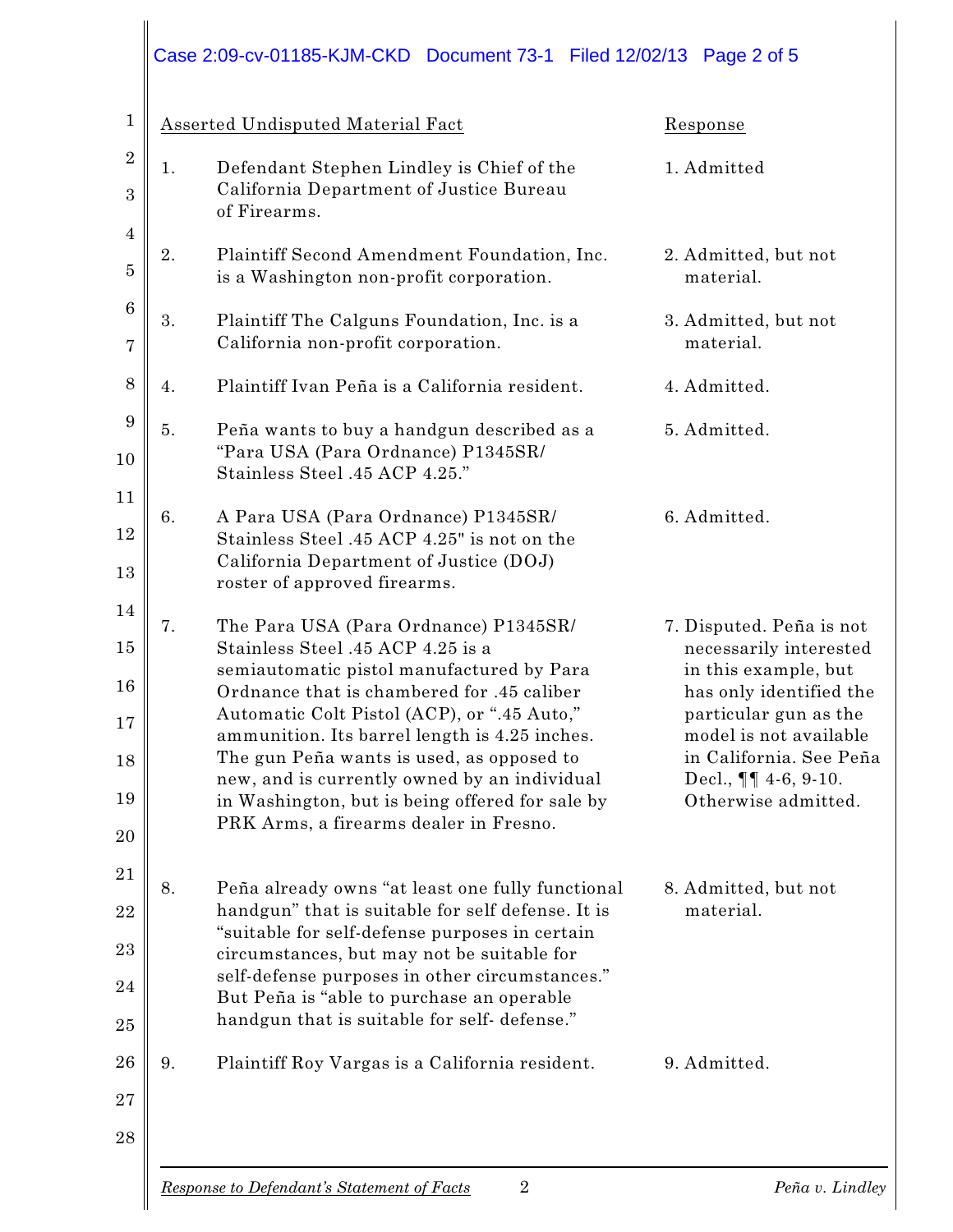|     | Case 2:09-cv-01185-KJM-CKD Document 73-1 Filed 12/02/13 Page 3 of 5                      |                       |
|-----|------------------------------------------------------------------------------------------|-----------------------|
| 10. | Vargas wants to buy a handgun described as                                               | 10. Admitted.         |
|     | a "Glock 21 SF with an ambidextrous                                                      |                       |
|     | magazine release."                                                                       |                       |
| 11. | A Glock 21 SF with an ambidextrous                                                       | 11. Admitted.         |
|     | magazine release is not the California<br>DOJ roster of approved firearms.               |                       |
| 12. | The Glock 21 SF with an ambidextrous                                                     | 12. Admitted.         |
|     | magazine is a semiautomatic pistol<br>manufactured by Glock that uses .45 caliber        |                       |
|     | ammunition. It has a 4.6-inch barrel and a<br>short frame and is in new condition. PRK   |                       |
|     | Arms in Fresno is ready to sell Vargas the<br>desired Glock, assuming it can acquire one |                       |
|     | from a distributor.                                                                      |                       |
| 13. | Vargas already owns "at least one fully                                                  | 13. Admitted, but not |
|     | functional handgun" that is suitable for<br>self defense. The handgun(s) he already      | material.             |
|     | owns "may be suitable for self-defense<br>purposes in certain circumstances, but may     |                       |
|     | not be suitable for self-defense purposes in<br>other circumstances." But he is "able to |                       |
|     | purchase an operable handgun that is<br>suitable for self-defense."                      |                       |
| 14. | Plaintiff Doña Croston is a California resident.                                         | 14. Admitted.         |
| 15. | Croston wants to buy a handgun described as<br>"Springfield Armory XD-45 Tactical 5"     | 15. Admitted.         |
|     | Bi- Tone stainless steel/black handgun in.<br>45 ACP, model number XD9623."              |                       |
| 16. | A Springfield Armory XD-45 Tactical 5"<br>Bi-Tone stainless steel/black handgun in .45   | 16. Admitted.         |
|     | ACP, model number XD9623 is not on the<br>California DOJ roster of approved firearms.    |                       |
|     |                                                                                          |                       |
|     |                                                                                          |                       |
|     |                                                                                          |                       |
|     | $\mathbf{3}$<br>Response to Defendant's Statement of Facts                               | Peña v. Lindley       |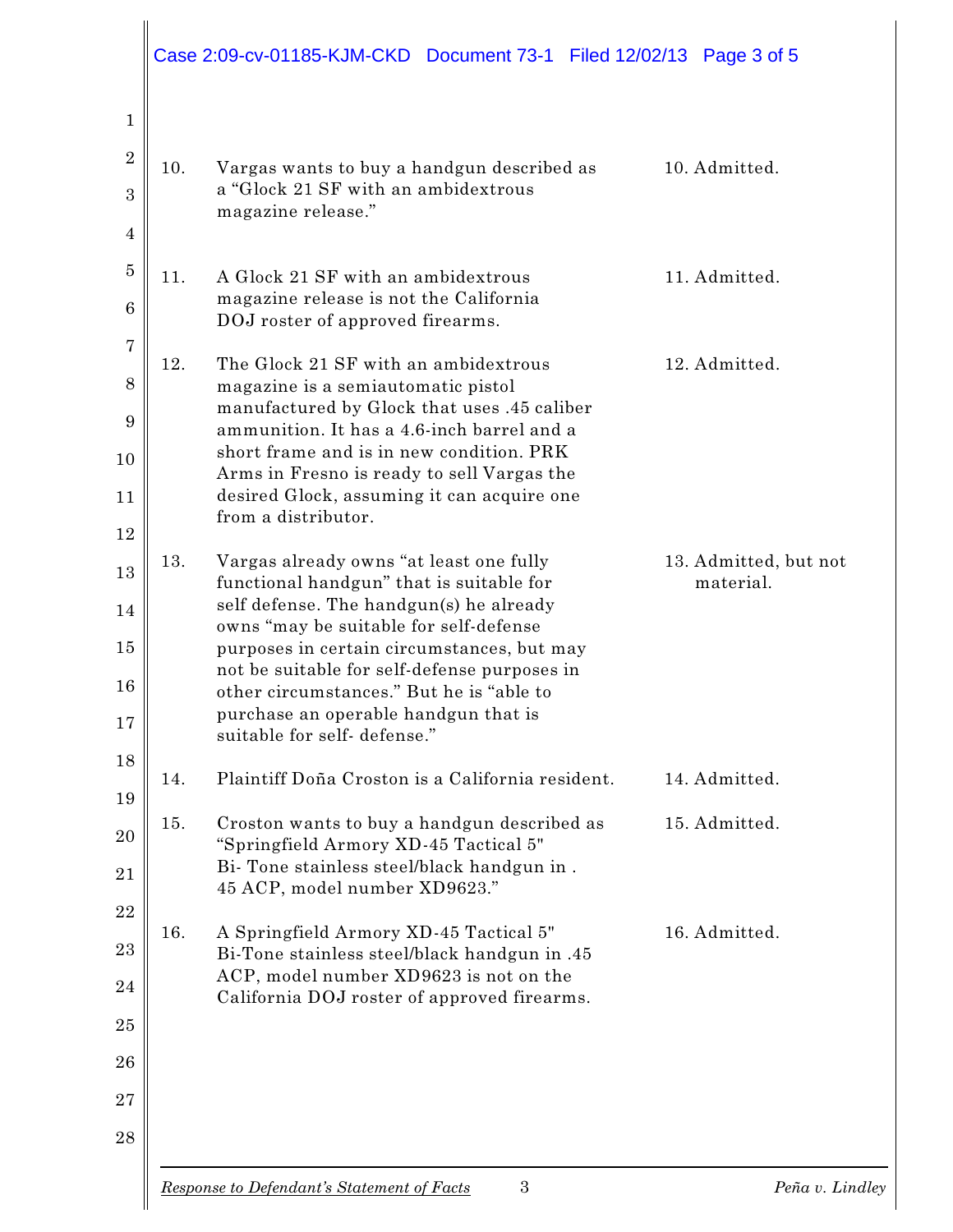|                                                |     | Case 2:09-cv-01185-KJM-CKD Document 73-1 Filed 12/02/13 Page 4 of 5                                                                                                                                                                                                 |                                                                                                                                                                                                                                                    |
|------------------------------------------------|-----|---------------------------------------------------------------------------------------------------------------------------------------------------------------------------------------------------------------------------------------------------------------------|----------------------------------------------------------------------------------------------------------------------------------------------------------------------------------------------------------------------------------------------------|
| 1<br>$\boldsymbol{2}$<br>$\boldsymbol{3}$<br>4 | 17. | The Springfield Armory handgun Croston<br>desires is a semiautomatic pistol chambered<br>for .45 ACP. It has a 5-inch barrel and is in<br>new condition. PRK Arms in Fresno is ready<br>to sell her one, assuming it can acquire one<br>from a distributor.         | 17. Admitted.                                                                                                                                                                                                                                      |
| $\overline{5}$<br>$6\phantom{.}6$<br>7<br>8    | 18. | Croston already owns "at least one fully<br>functional handgun" that is suitable for self<br>defense, depending on the circumstances.<br>She is nonetheless "able to purchase an operable<br>handgun that is suitable for self-defense."                            | 18. Admitted, but not<br>material.                                                                                                                                                                                                                 |
| 9                                              | 19. | Plaintiff Brett Thomas is a California resident.                                                                                                                                                                                                                    | 19. Admitted.                                                                                                                                                                                                                                      |
| 10<br>11                                       | 20. | Thomas wants to buy a handgun described as<br>a "High Standard Buntline style revolver."                                                                                                                                                                            | 20. Admitted.                                                                                                                                                                                                                                      |
| 12<br>13                                       | 21. | A High Standard Buntline style revolver is not<br>on the California DOJ roster of approved firearms.                                                                                                                                                                | 21. Admitted.                                                                                                                                                                                                                                      |
| 14<br>15<br>16<br>$17\,$<br>18<br>19<br>20     | 22. | The revolver is chambered for .22 long rifle<br>ammunition. Its barrel length is 9.5 inches. It<br>is a used gun, and is currently owned by an<br>individual in Georgia, but is being offered for<br>sale by PRK Arms.                                              | 22. Disputed. Thomas is<br>not necessarily<br>interested in this<br>example, but has<br>only identified the<br>particular gun as this<br>model is not available<br>in California. See<br>Thomas Decl., $\P\P$ 4-6,<br>9-10. Otherwise<br>admitted. |
| 21<br>22<br>23<br>24<br>25<br>26<br>27<br>28   | 23. | Thomas already owns "at least one fully<br>functional handgun" that is suitable for self<br>defense, depending on the circumstances, and<br>he is "able to purchase an operable handgun<br>that is suitable for self-defense" irrespective of<br>the circumstances. | 23. Admitted, but not<br>material.                                                                                                                                                                                                                 |
|                                                |     |                                                                                                                                                                                                                                                                     |                                                                                                                                                                                                                                                    |